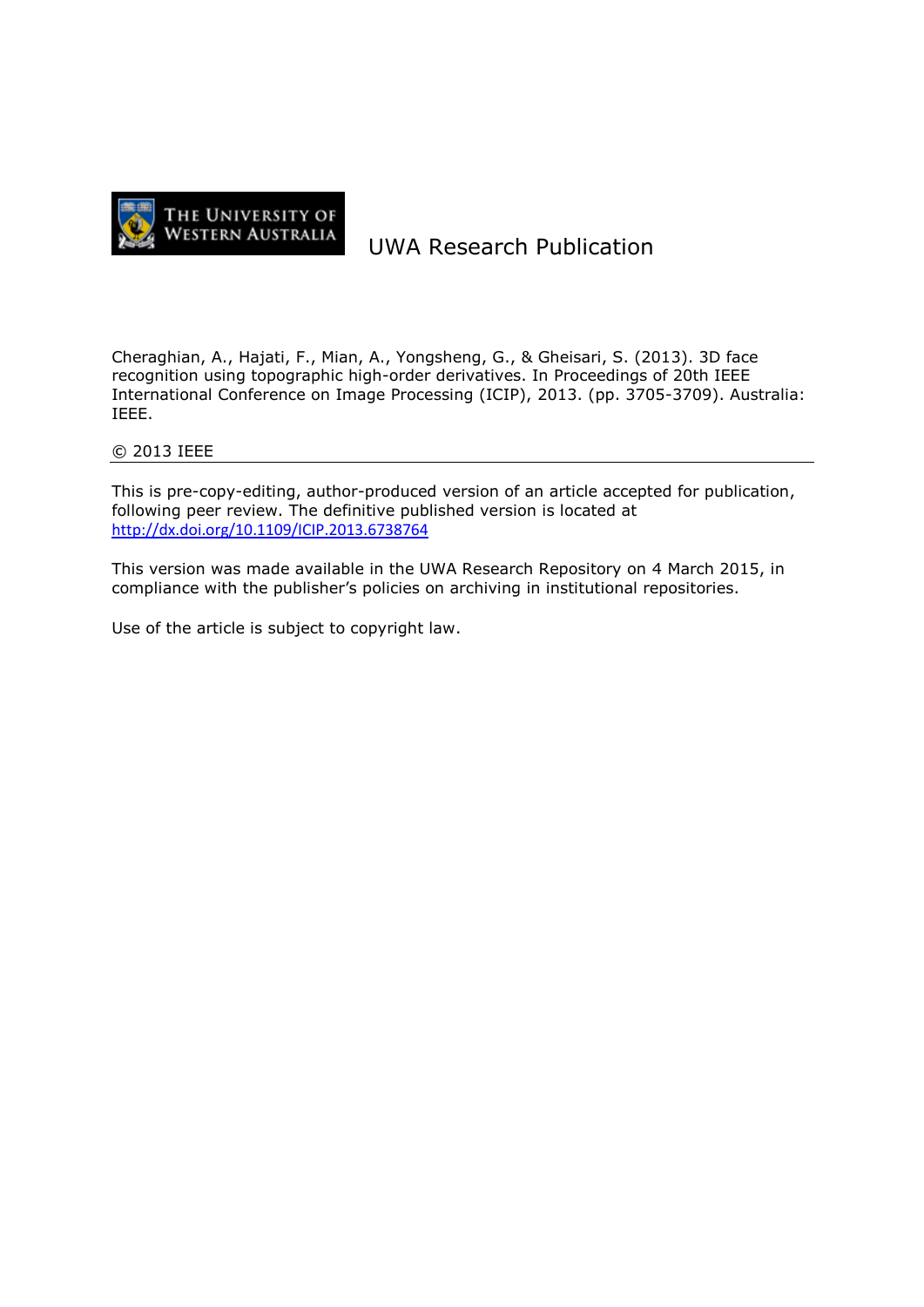## 3D FACE RECOGNITION USING TOPOGRAPHIC HIGH-ORDER DERIVATIVES

*Ali Cheraghian*<sup>1</sup> *, Farshid Hajati*<sup>1</sup>*,*<sup>2</sup> *, Ajmal S. Mian*<sup>3</sup> *, Yongsheng Gao*<sup>2</sup>

<sup>1</sup>Electrical Engineering Department, Amirkabir University of Technology, Iran <sup>2</sup>School of Engineering, Griffith University, QLD 4111, Australia <sup>3</sup>Computer Science and Software Engineering, The University of Western Australia, WA 6009, Australia cheraghian@aut.ac.ir, f.hajati@griffith.edu.au, ajmal@csse.uwa.edu.au, yongsheng.gao@griffith.edu.au

# ABSTRACT

This paper presents a novel feature, Topographic High-order Derivatives (THD) for 3D face recognition. THD is based on the high-order micro-pattern information extracted from face topography maps. Face topography maps are partitioned into polar sectors, and THDs are computed using directional highorder derivatives within the sectors. Local features are extracted by encoding directional high-order derivatives within polar neighborhoods. To evaluate the proposed method, we use Bosphorus and FRGC 3D face databases which include pose and expression changes. The performance of the proposed method is higher compared to the state-of-the-art benchmark approaches in 3D face recognition.

*Index Terms*— Topography, high-order derivatives, 3D face, face recognition

## 1. INTRODUCTION

Local features have been used in 2D face recognition algorithms due to their robustness to variations such as pose and illumination changes. Bruneli and Poggio [1] proposed one of the first methods in local approaches. They used a set of automatically selected facial features and computed the normalized cross-correlation between the region of the facial features in the probe and the same region in all gallery images. Nanni and Maio [2] proposed a Weighted Sub-Gabor method in which the Gabor wavelet was applied at each sub-pattern and the extracted Gabor features were projected to a low dimensional space. Ahonen et al. [3] applied Local Binary Patterns (LBP) to the face recognition task. In LBP, face images are considered as a composition of micro-patterns and a binary code is computed for pixels regarding their neighbors. Kanan et al. [4] proposed a local approach for face representation and recognition based on Adaptively Weighted Patch Pseudo Zernike Moment Array (AWPPZMA) using only one exemplar image per person. Zhang et al. [5] proposed a local pattern descriptor called Local Derivative Pattern (LDP). The LDP templates extract high-order local information from 2D images by encoding various distinctive partial relationships contained in the local regions.

Recent research shows that 3D images have more advantages in uncontrolled conditions compared to the traditional 2D images [6]. Cook et al. [7] partitioned 3D face images into a predefined number of overlapping spatial sub-regions and applied Log-Gabor transform to each sub-region at three different scales. Chang et al. [8] segmented overlapped subregions around the nose using ICP and combined the subregions at the score level. Alyuz et al. [9] used a fast and accurate region-based registration scheme to partition the 3D face images into 15 patches and construct seven meaningful regions. They applied Linear Discriminant Analysis (LDA) [10] to the individual patches and the results were fused at the decision level. Hajati et al. [11] proposed Patch Geodesic Distance (PGD) for expression and pose invariant 3D face recognition. In PGD, 3D face images are partitioned into distinct equal-sized square patches. Local geodesic paths within the patches and global geodesic paths for the patches are then combined to encode the shape adjusted textures into patterns.

We present a novel 3D face descriptor called Topographic High-order Derivatives (THD). The THD extracts directional high-order derivatives from the face topographic data. The proposed method describes the 3D face images by spatial micro-patterns extracted from both depth and texture data which are more invariant under expression and pose variations compared to 3D benchmark approaches.

## 2. TOPOGRAPHIC HIGH-ORDER DERIVATIVES

One of the most common shape representation methods is the topography map [12]. The distinctive characteristic of a topographic map is that the shape of the surface is shown by level curves (see Figure 1(a)). Level curves are lines that join points of equal height on a surface above or below a reference point (usually the highest point in the topography map) [13]. Given a surface  $z = f(x, y)$ , the cross-section between the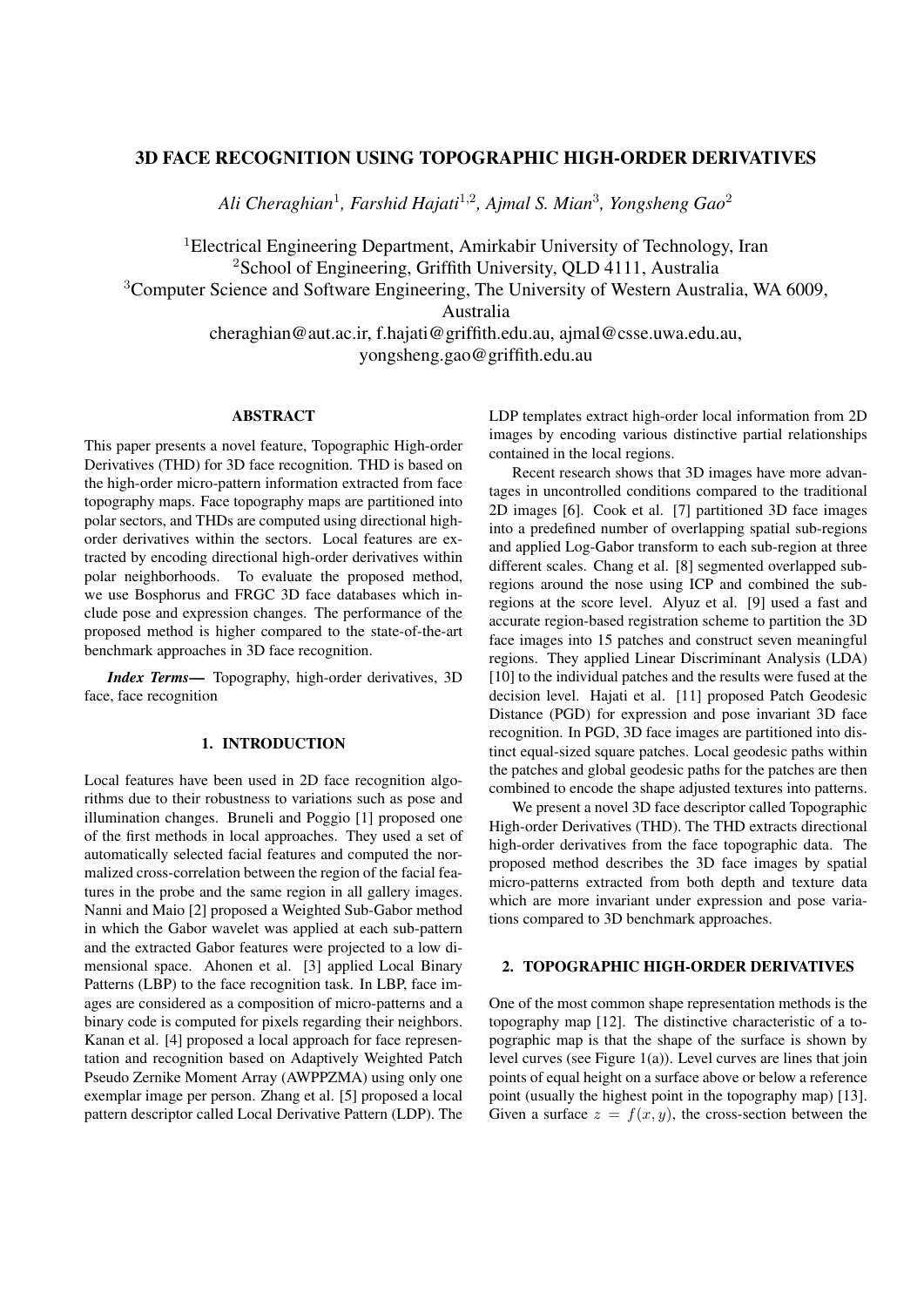surface and a horizontal plane, the plane which is parallel to x-y plane, is called a level curve and the surface between two level curves is called a level strip. The level strip with the height index  $h$ ,  $f^h(x, y)$ , is defined as

$$
f^{h}(x, y) = \{(x, y, z)|z_{\max} - h.w_{z} < f(x, y) < z_{\max} - (h - 1).w_{z}\}\tag{1}
$$

where  $z_{max}$  is the maximum height in the surface,  $w_z$  is the step size of the level strip and *h* is the height index of the level strip defined as

$$
h = [z/w_z] + 1 \; ; \; 0 \le z < z_{\text{max}} \tag{2}
$$

where  $w_z$  varies from 1 to  $z_{max}$ .

Since the level strips can be represented more accurately in the polar coordinates, we first transform the level strips into polar coordinates. Given a level strip  $f^h(x, y)$ , the transformed level strip in the polar coordinates,  $F^h(r, \theta)$ , is defined as

$$
F^{h}(r,\theta) = f^{h}(x,y)
$$
\n(3)

$$
r = \sqrt{(x - x_p)^2 + (y - y_p)^2}
$$
  
\n
$$
\begin{cases}\n0, & x = x_p, y = y_p\n\end{cases}
$$
\n(4)

$$
\theta = \begin{cases}\n0, &; x = x_p, \ y = y_p \\
\tan^{-1}(y - y_p/x - x_p), &; x \geq x_p \\
\tan^{-1}(y - y_p/x - x_p) + \pi; x < x_p\n\end{cases} \tag{5}
$$

Here,  $x_p$  and  $y_p$  are the coordinates of the pole (i.e. nose tip).

In order to extract local features, the level strips are partitioned into the predefined patches and the derivatives are computed within patches. We partition the level strips into non-overlapping polar patches with  $w_r$  and  $w_\theta$  as the patch size in the radial and the angular directions, respectively. After partitioning, the point  $(r, \theta, z)$  in the level strip  $F^h(r, \theta)$ will be located in the  $(n, m)$ th patch where *n* and *m* indices are determined as

$$
n = [r/w_r] + 1 \; ; \; 0 \le r < r_{\text{max}} \tag{6}
$$

$$
m = \left[\theta/w_{\theta}\right] + 1 \; ; \; 0 \le \theta < 2\pi \tag{7}
$$

where  $w_r$  and  $w_\theta$  are the patch sizes in the radial and the angular directions, respectively. We define the patch sizes in the radial and the angular directions  $(w_r \text{ and } w_\theta)$  as

$$
w_r = r_{\text{max}}/N_r \tag{8}
$$

$$
w_{\theta} = 2\pi/3(2n-1) \tag{9}
$$

where  $r_{max}$  and  $N_r$  are the maximum radius and the number of sections in the radial direction, respectively. *n* is the patch index number computed using Equation (6).

The total number of patches,  $N_p$ , in the partitioned topography map can be defined using Equation (10).

$$
N_p = \sum_{k=1}^{\lfloor r_{\text{max}}/w_r \rfloor + 1} 3(2k - 1)
$$
 (10)



Fig. 1. Example of face topography map and its partitioning into polar patches.

Figure 1(b) illustrates an example of partitioning a face topography map into polar patches. In the partitioned topography map, the (*n, m*)th patch of the level strip with the height index *h*,  $F_{nm}^h(r^{nm}, \theta^{nm})$ , is represented as

$$
F_{nm}^h(r^{nm}, \theta^{nm}) =
$$
  
\n
$$
F^h(w_r(n-1) + r^{nm}, w_\theta(m-1) + \theta^{nm})
$$
\n(11)

where  $F^h(r, \theta)$  is the level strip with the height index *h*.  $r^{nm}$ and  $\theta^{nm}$  are the coordinates of the  $(n, m)$ th patch of the partitioned level strip.

Figure 2 shows an 8-neighborhood in the  $(n, m)$ th patch of the partitioned level strip. Let  $(r^{nm}, \theta^{nm})$  be a point of the (*n, m*)th patch of the level strip with the height index *h*,  $F_{nm}^h(r^{nm}, {}^{nm})$ , the eight neighbors of the point are defined as

$$
F_{nm}^h(r_1^{nm}, \theta_1^{nm}) = F_{nm}^h(r^{nm} + \Delta r, \theta^{nm} + \Delta \theta)
$$
 (12)

$$
F_{nm}^h(r_2^{nm}, \theta_2^{nm}) = F_{nm}^h(r^{nm} + \Delta r, \theta^{nm})
$$
\n(13)

$$
F_{nm}^h(r_3^{nm}, \theta_3^{nm}) = F_{nm}^h(r^{nm} + \Delta r, \theta^{nm} - \Delta \theta)
$$
 (14)

$$
F_{nm}^h(r_4^{nm}, \theta_4^{nm}) = F_{nm}^h(r^{nm}, \theta^{nm} - \Delta\theta)
$$
 (15)

$$
F_{nm}^h(r_5^{nm}, \theta_5^{nm}) = F_{nm}^h(r^{nm} - \Delta r, \theta^{nm} - \Delta \theta)
$$
 (16)

$$
F_{nm}^h(r_6^{nm}, \theta_6^{nm}) = F_{nm}^h(r^{nm} - \Delta r, \theta^{nm})
$$
 (17)

$$
F_{nm}^h(r_7^{nm}, \theta_7^{nm}) = F_{nm}^h(r^{nm} - \Delta r, \theta^{nm} + \Delta \theta)
$$
 (18)

$$
F_{nm}^h(r_8^{nm}, \theta_8^{nm}) = F_{nm}^h(r^{nm}, \theta^{nm} + \Delta\theta)
$$
 (19)

where ∆*r* and ∆*θ* are the radial and angular resolutions of the topography map.



Fig. 2. The 8-Neighborhood of a point in polar coordinates.

After determining the 8-neighborhood of the points, the derivative along radial and angular directions with different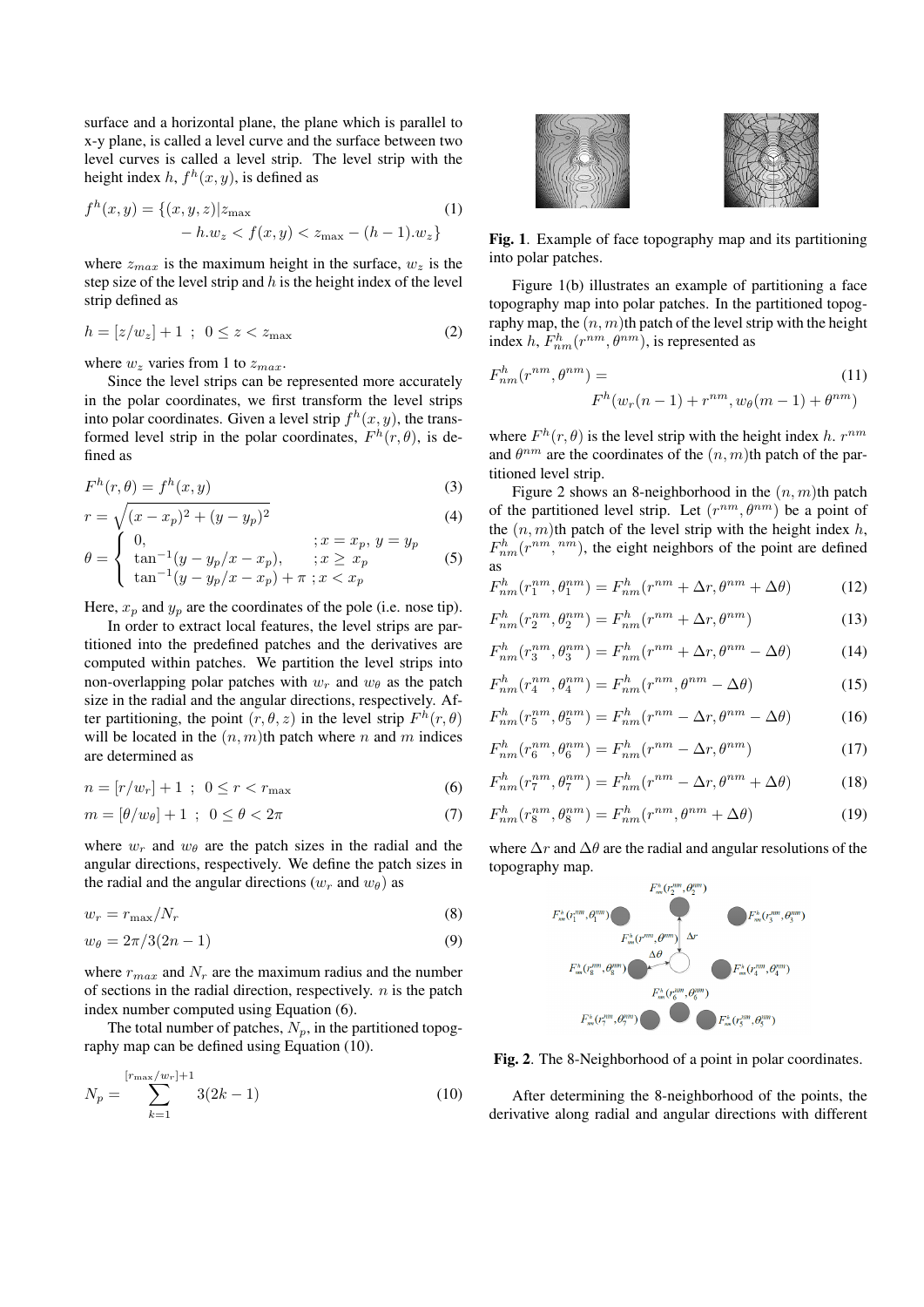orders can be computed. The first-order polar derivatives along the radial and the angular directions are defined as

$$
\partial F_{nm}^h(r^{nm}, \theta^{nm})/\partial r = \qquad (20)
$$

$$
F_{nm}^h(r^{nm}, \theta^{nm}) - F_{nm}^h(r^{nm} + \Delta r, \theta^{mn})
$$

$$
\partial F_{nm}^h(r^{nm}, \theta^{nm})/\partial \theta =
$$
\n
$$
F^h(\rho^{nm}, \theta^{nm}) = F^h(\rho^{nm}, \theta^{mn} + \Delta \theta)
$$
\n(21)

$$
F_{nm}^h(r^{nm}, \theta^{nm}) - F_{nm}^h(r^{nm}, \theta^{mn} + \Delta\theta)
$$

Similarly, the second-order polar directional derivatives can be defined as

$$
\partial^2 F_{nm}^h(r^{nm}, \theta^{nm}) / \partial r^2 = \tag{22}
$$

$$
\partial F_{nm}^h(r^{nm}, \theta^{nm})/\partial r - \partial F_{nm}^h(r^{nm} + \Delta r, \theta^{mn})/\partial r
$$

$$
\partial^2 F_{nm}^h(r^{nm}, \theta^{nm}) / \partial \theta^2 = \tag{23}
$$

$$
\partial F_{nm}^h(r^{nm},\theta^{nm})/\partial \theta - \partial F_{nm}^h(r^{nm},\theta^{mn} + \Delta \theta)/\partial \theta
$$

Generally, the  $l^{th}$ -order polar directional derivatives are defined using the  $(l-1)$ <sup>th</sup>-order polar directional derivatives as

$$
\partial^l F_{nm}^h(r^{nm}, \theta^{nm})/\partial r^l = \partial^{(l-1)} F_{nm}^h(r^{nm}, \theta^{nm})/\partial r^{(l-1)} - \partial^{(l-1)} F_{nm}^h(r^{nm} + \Delta r, \theta^{mn})/\partial r^{(l-1)} \tag{24}
$$

$$
\partial^l F_{nm}^h(r^{nm}, \theta^{nm})/\partial \theta^l = \partial^{(l-1)} F_{nm}^h(r^{nm}, \theta^{nm})/\partial \theta^{(l-1)} - \partial^{(l-1)} F_{nm}^h(r^{nm}, \theta^{mn} + \Delta \theta)/\partial \theta^{(l-1)}
$$
(25)

We encode the computed derivatives into binary bits using the unit step function, thereby forming a binary pattern. The *l th*-order directional Topographic High-order Derivatives Patterns (THDP) in the radial and the angular directions in the  $(n, m)$ th patch of the level strip with the height index  $h$ ,  $F_{nm}^h(r^{nm}, \theta^{nm})$ , are defined as

$$
THDP_r^l(F_{nm}^h(r^{nm}, \theta^{nm})) = \sum_{i=1}^8 2^i.
$$
 (26)

$$
u(\partial^{(l)} F_{nm}^h(r^{nm},\theta^{nm})/\partial r^{(l)}\cdot \partial^{(l)} F_{nm}^h(r_i^{nm},\theta_i^{nm})/\partial r^{(l)})
$$

$$
THDP_{\theta}^{l}(F_{nm}^{h}(r^{nm}, \theta^{nm})) = \sum_{i=1}^{8} 2^{i}.
$$
 (27)

$$
u(\partial^{(l)} F^h_{nm}(r^{nm}, \theta^{nm})/\partial \theta^{(l)} \cdot \partial^{(l)} F^h_{nm}(r_i^{nm}, \theta_i^{nm})/\partial \theta^{(l)})
$$

where  $THDP^l(F^h_{nm}(r^{nm}, \theta^{nm}))$  and  $THDP^l(F^h_{nm}(r^{nm}, \theta^{nm}))$  and  $THDP_{\theta}^l(F_{nm}^h(r^{nm}, \theta^{nm}))$  are the *l*<sup>th</sup>-order directional Topographic High-order Derivatives Patterns (THDP) at point  $(r^{nm}, \theta^{nm})$  of the  $(n, m)$ th patch along the radial and the angular directions, respectively.  $u(\cdot)$  is the unit step function determining the direction of local pattern transitions. The result of directional THDP computations for an example 3D face image along the radial direction is illustrated in Figure 3.

Finally, we model the distribution of the directional THDPs using the spatial histogram [14] and concatenate them to make a feature vector as

$$
HTHDPl(Fhnm(rnm, \thetanm)) =
$$
\n
$$
{HTHDPlr(Fhnm(rnm, \thetanm)), HTHDPl\theta(Fhnm(rnm, \thetanm))}
$$



Fig. 3. THDP along the radial direction. (a) original partitioned topography map, (b) first-order THDP, (c) secondorder THDP, (d) third-order THDP, (e) forth-order THDP.

where  $HTHDP_r^l(F_{nm}^h(r^{nm}, \theta^{nm}))$  and *HTHDP*<sup>*l*</sup><sub> $\theta$ </sub>(*F*<sub>*nm*</sub>(*r*<sup>*nm*</sup>,  $\theta$ <sup>*nm*</sup>)) are the THDPs histogram vectors extracted in the radial and the angular directions, respectively. In this paper, we also apply the THD operator to the texture data. The texture map is partitioned similary to the height map. The *l th*-order directional Topographic Highorder Derivatives Patterns along the radial and the angular directions of the texture of the level strip with the height index *h*,  $T_{nm}^h(r^{nm}, \theta^{nm})$ , are defined as

$$
THDP_r^l(T_{nm}^h(r^{nm}, \theta^{nm})) = \sum_{i=1}^8 2^i.
$$
\n
$$
u(\partial^{(l)}T_{nm}^h(r^{nm}, \theta^{nm})/\partial r^{(l)} \cdot \partial^{(l)}T_{nm}^h(r_i^{nm}, \theta_i^{nm})/\partial r^{(l)})
$$
\n
$$
THDP_\theta^l(T_{nm}^h(r^{nm}, \theta^{nm})) = \sum_{i=1}^8 2^i.
$$
\n(30)

$$
u(\partial^{(l)}T^h_{nm}(r^{nm},\theta^{nm})/\partial\theta^{(l)}\cdot\partial^{(n)}T^h_{nm}(r^{nm}_i,\theta^{nm}_i)/\partial\theta^{(l)})
$$

We also model and concatenate the distribution of texture THDPs using the spatial histogram as

$$
HTHDPl(Thnm(rnm, \thetanm)) =
$$
\n
$$
\{HTHDPlr(Thnm(rnm, \thetanm)), HTHDPl\theta(Thnm(rnm, \thetanm))\}
$$

We used the histogram intersection method [15] to measure the similarity between the histograms of the height and the texture data in the query and model images as

$$
S_{HI}(H, S) = \sum_{j=1}^{32} \min(H_j, S_j)
$$
 (32)

where  $H = (H_1, H_2, H_{32})$  and  $S = (S_1, S_2, S_{32})$  are 32bin histograms of the query and the model, respectively.

Finally, we combine the height and the texture data at the decision level with a balancing weight as

$$
S(H, S) = (S_{HI}^h + w_b S_{HI}^t)^{1/2}
$$
\n(33)

where  $S_{HI}^h$  and  $S_{HI}^t$  are the histogram intersections of the height and the texture data, respectively, and *w<sup>b</sup>* is the balancing weight.

### 3. EXPRIMENTAL RESULTS

Here, we investigate the robustness of the proposed method in the face recognition task under pose and expression variations. We used the Bosphorus [16] and the FRGC v2 [17]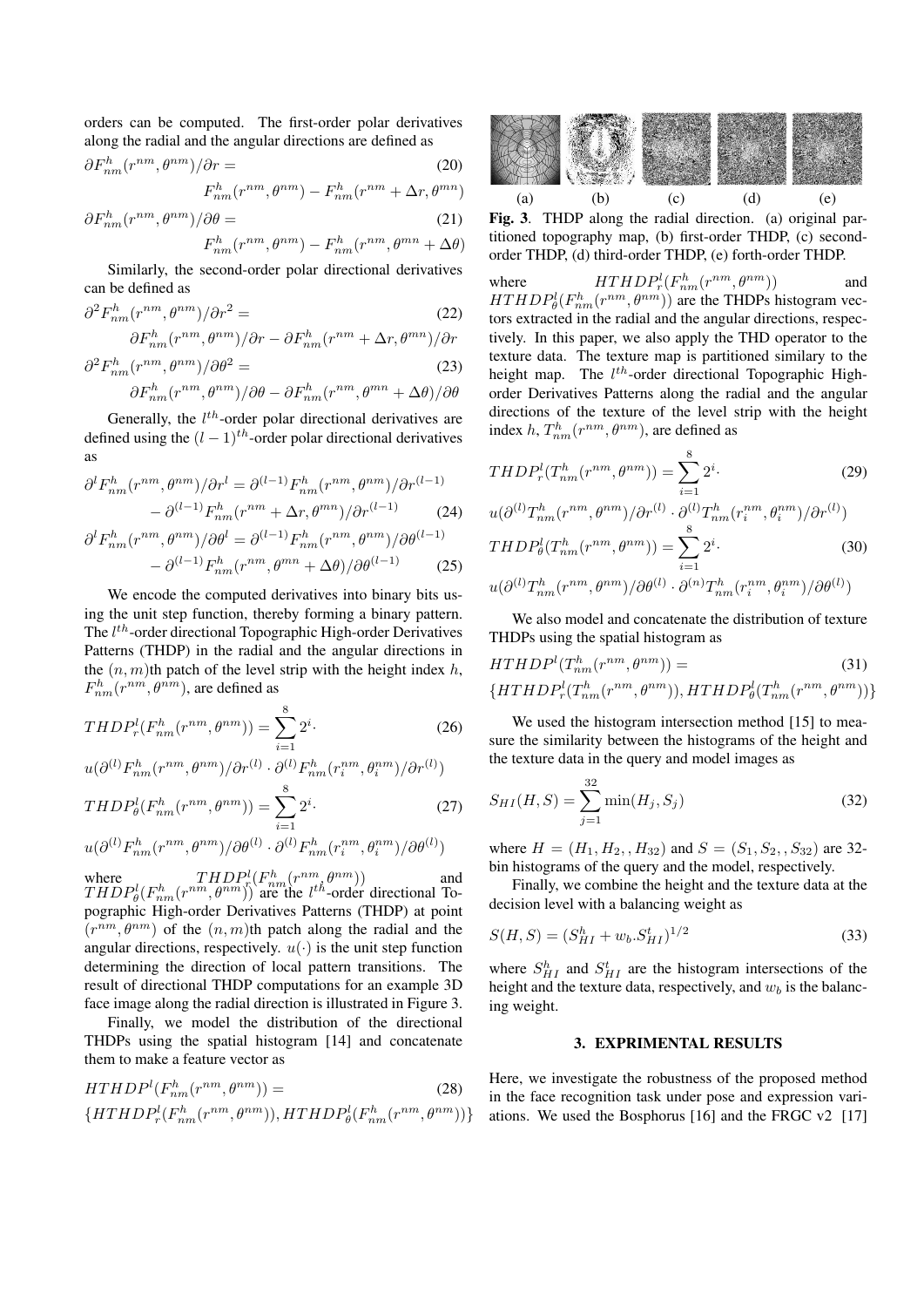

Fig. 4. Recognition rate versus the balancing weight  $(w_b)$  and different number of sections in the radial direction  $(N_r)$ .



Fig. 5. The recognition rates for different THD orders.

databases. The face images are resampled to 160 by 160 with 20 level strips.

We select the number of sections in the radial direction  $N_r$ , the balancing weight  $w_b$ , and the best THD order to optimize the performance of the proposed method on selected training data from the Bosphorus database, one image per subject with a random pose. The system's rank-1 recognition rate with different values of  $N_r$  and  $w_b$  is displayed in Figure 4. From Figure 4, the system has the best performance when  $N_r$ =4 and  $w_b$ =1. In the next experiment, the system's performance versus the THD's order is evaluated (see Figure 5). Results show that the second-order THD is the best for the proposed method.

We evaluate the robustness of the proposed method using faces with pose variations from Bosphorus database. in this paper, we used only one frontal image per enrolled subject is used as the gallery. There are three different poses (yaw, pitch and mixture) for each subject, and we used a total of 1155 images for all 105 subjects as probes. The rank-1 recognition rates of the proposed method are shown in Table 1. In yaw rotations, our method achieves 85.1% recognition rate, while the benchmarks [18] and [11] have 38.3% and 67.6% recognition rates, respectively. Again for pitch rotations, recognition rate of the proposed method is 92.5% compared to 76.2% and 80.9% for the benchmarks. The rank-1 recognition rate of the proposed method for faces with mixture rotation is 75.2% compared to 26.7% and 49.1% for the benchmarks.

We compared the proposed algorithm using the FRGC v2 database with methods used in [19] and [20] as the benchmark. We selected one neutral face for each class (person) to create the gallery; 466 training face images for 466 classes in total. The rank-1 recognition rate of the proposed method is shown in Table 2. As can be seen, the proposed method has achieved a recognition rate of 98.1% and 92% for the neutral versus neutral and for the neutral versus non- neutral scenarios, respectively. The proposed method performs better than [20], and is comparable to [19]. THD maintains a high level

of accuracy even on the faces having expressions, due to the robustness of THD to surface deformations. Note that the above results are obtained on the FRGC v2 dataset while the parameters were trained on a subset of the Bosphorus dataset. This proves that our approach has not been over-fitted to any database.

Table 1. Comparing the rank-1 recognition rate of THD and the benchmarks in faces with pose varations.

| Considered                 | Hajati et  | <b>THD</b>      |  |
|----------------------------|------------|-----------------|--|
| Strintzis [18]<br>Rotation | al. $[11]$ |                 |  |
| 38.3%                      | 67.6%      | 85.1%           |  |
| 76.2%                      | 80.9%      | 92.5%           |  |
| 26.7%<br>Mixture           | 49.1%      | 75.2%           |  |
| 47.1%<br>Average           | 65.9%      | 84.3%           |  |
|                            |            | Malassiotis and |  |

| Table 2. Comparing the rank-1 recognition rate of THD and |  |  |
|-----------------------------------------------------------|--|--|
| the benchmarks in faces with expression variations.       |  |  |

| Considered      | <b>Berretti</b> | Mian et  | <b>THD</b> |
|-----------------|-----------------|----------|------------|
| Scenario        | et al. $[20]$   | al. [19] |            |
| Neutral vs.     | 96%             | $99\%$   |            |
| Neutral         |                 |          | 98.1%      |
| Non-neutral vs. |                 |          | $92\%$     |
| Neutral         | 91.4\%          | 95.4%    |            |
| All vs. Neutral | 94%             | $97.7\%$ | 94.7%      |
|                 |                 |          |            |

#### 4. CONCLUSION

In this paper, a novel algorithm called Topographic Highorder Derivatives (THD) was presented for 3D face recognition. Topography map of the face was partitioned into a predefined number of patches in both the texture and the height maps and high-order micro-pattern features were extracted from patches. To model the distribution of THD, an ensemble of spatial histograms is extracted as the representation of the input face image. We evaluated THD for pose and expression invariant face recognition task. Considerable improvements in the face recognition performance were achieved compared to the benchmark methods. Experimental results demonstrated that the proposed algorithm performs well on large databases such as the FRGC v2.

#### ACKNOWLEDGEMENT

Ajmal S. Mian was supported by ARC Discovery grant DP110102399.